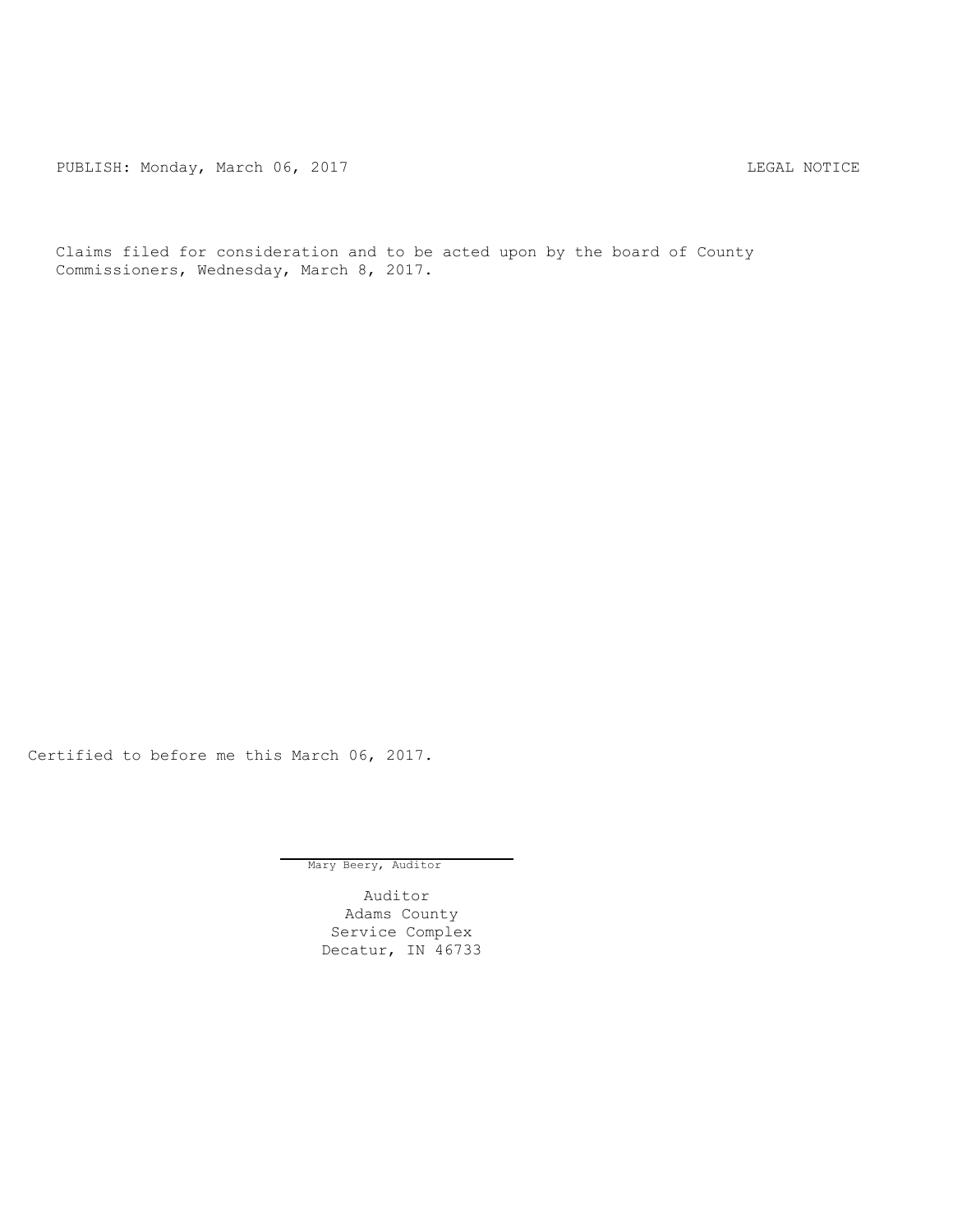

## **Claims Docket for Newspaper Adams County, Indiana**

## For Period: **2/8/2017** to **2/21/2017**

*313 W. Jefferson St. Decatur, IN 46733 (219) 724-2600*

Date Claims to be Paid: **3/8/2017**

| <b>Vendor</b>                          | Amount    | <b>Vendor</b>                          | Amount    |
|----------------------------------------|-----------|----------------------------------------|-----------|
| Adams County Council On Aging, Inc.    | 2,200.00  | Adams County Economic Development Corp | 58,168.44 |
| Adams Memorial Hospital                | 34,626.75 | Indiana Michigan Power                 | 344.02    |
| Appraisal Research Corporation         | 11,341.13 | Suburban Propane LP                    | 83.00     |
| <b>BSN</b> Sports Inc                  | 1,428.41  | <b>Charles Bowers</b>                  | 2,333.33  |
| Chet's Pest Control                    | 90.00     | Cintas Location #338                   | 54.35     |
| City Of Decatur                        | 1,224.57  | Decatur True Value                     | 145.12    |
| <b>Complete Printing Service</b>       | 67.00     | Computer Systems, Inc.                 | 44.00     |
| Decatur Daily Democrat                 | 567.55    | Decatur Police Department              | 3,102.00  |
| Decatur Postmaster                     | 500.00    | Decatur Tire Center                    | 198.64    |
| Erie Haven                             | 97.60     | Everett Refrigeration & Electric       | 690.59    |
| Fleming Excavating, Inc.               | 264.00    | Gordon Food Service                    | 2,697.61  |
| I.C.O. Training Fund                   | 12.50     | Innovative Concepts                    | 442.89    |
| Hill, James K.                         | 610.00    | Kiess Electric                         | 189.70    |
| Lehman Feed Mill                       | 1.825.00  | Mind's Eye Graphics                    | 323.88    |
| Monroe Trophy                          | 40.00     | Piqua Repair Inc.                      | 20.00     |
| Roto-Rooter                            | 200.00    | Shifferly Dodge                        | 88.65     |
| West Payment Center                    | 1,356.05  | Adams County Automotive Supply, Inc.   | 50.99     |
| Ty A. Hanni                            | 275.95    | Mary Baker                             | 50.00     |
| Jay County REMC                        | 62.74     | Bluhm & Reber                          | 400.00    |
| Don Myers Plumbing                     | 2,903.28  | Gopher                                 | 104.95    |
| Dr. Michael Ainsworth                  | 1,050.00  | Chad W. Sprunger                       | 1,026.05  |
| Adams County Clerk                     | 459.19    | Geneva Post No 6751 Veterans           | 27.00     |
| Kristina Nichols                       | 133.32    | Work Wear Xpress                       | 96.98     |
| <b>Expert Transmission</b>             | 2,868.64  | Harvest Land Co-op                     | 319.97    |
| Michael G. Werling                     | 580.00    | Southeastern Equipment Company Inc     | 51.02     |
| McKesson Medical - Surgical            | 457.01    | <b>Uricks Trucking</b>                 | 806.00    |
| <b>ESRI</b>                            | 3,500.00  | Bi-County Services, Inc                | 3,276.00  |
| Barnes & Thornburg                     | 3,069.00  | <b>Stationair's Express</b>            | 744.90    |
| <b>Oriental Trading Company</b>        | 74.69     | Karla Marbach                          | 23.76     |
| Schneider Corporation                  | 3,550.00  | RICOH USA, INC.                        | 2,029.48  |
| Paul W Rumple                          | 50.00     | Decatur Ace Hardware                   | 222.27    |
| WM Imaging Solutions, Inc.             | 30.17     | Association of Indiana Counties        | 100.00    |
| Havel                                  | 792.50    | First Response                         | 1,858.83  |
| O'Reilly Auto Parts                    | 7.78      | William Grimm                          | 29.92     |
| Phil Eicher                            | 50.00     | Purdue CES Education Fund              | 299.77    |
| Carnall, Andrews & Crell, P.C.         | 35.00     | Highway Dept. - Lonnie Caffee          | 200.00    |
| Anna Steiner                           | 50.00     | <b>Central Customer Charges</b>        | 106.60    |
| 3M Electronic Monitoring               | 15,886.70 | Spanicus, LLC                          | 857.60    |
| <b>Advance Auto Parts</b>              | 12.87     | <b>EMP</b> Technical Group             | 150.00    |
| Jerry Geimer Contracting               | 2,400.00  | Rolf Reporting, Inc.                   | 62.70     |
| MacAllister Machinery Company          | 167.09    | Troyer Brothers, Inc.                  | 39.60     |
| AMO Office Supplies                    | 18.23     | Rodney G Bollenbacher                  | 50.00     |
| Indiana Association of County Councils | 140.00    | AccessLine Communications              | 204.31    |
| Wycom                                  | 489.30    | Schindler Elevator Corporation         | 934.08    |
| Correctional Counseling, Inc.          | 350.73    | U.S. Aggregates Inc.                   | 1,203.71  |
| Kroger Pharmacy Patient Accounts       | 363.40    | Electronic Strategies, Inc.            | 4,200.00  |
| Associated Pathologists LLC            | 60.42     | Jessica Nix                            | 765.57    |
| Douglas Hartman                        | 100.00    | Jack Odle                              | 50.00     |